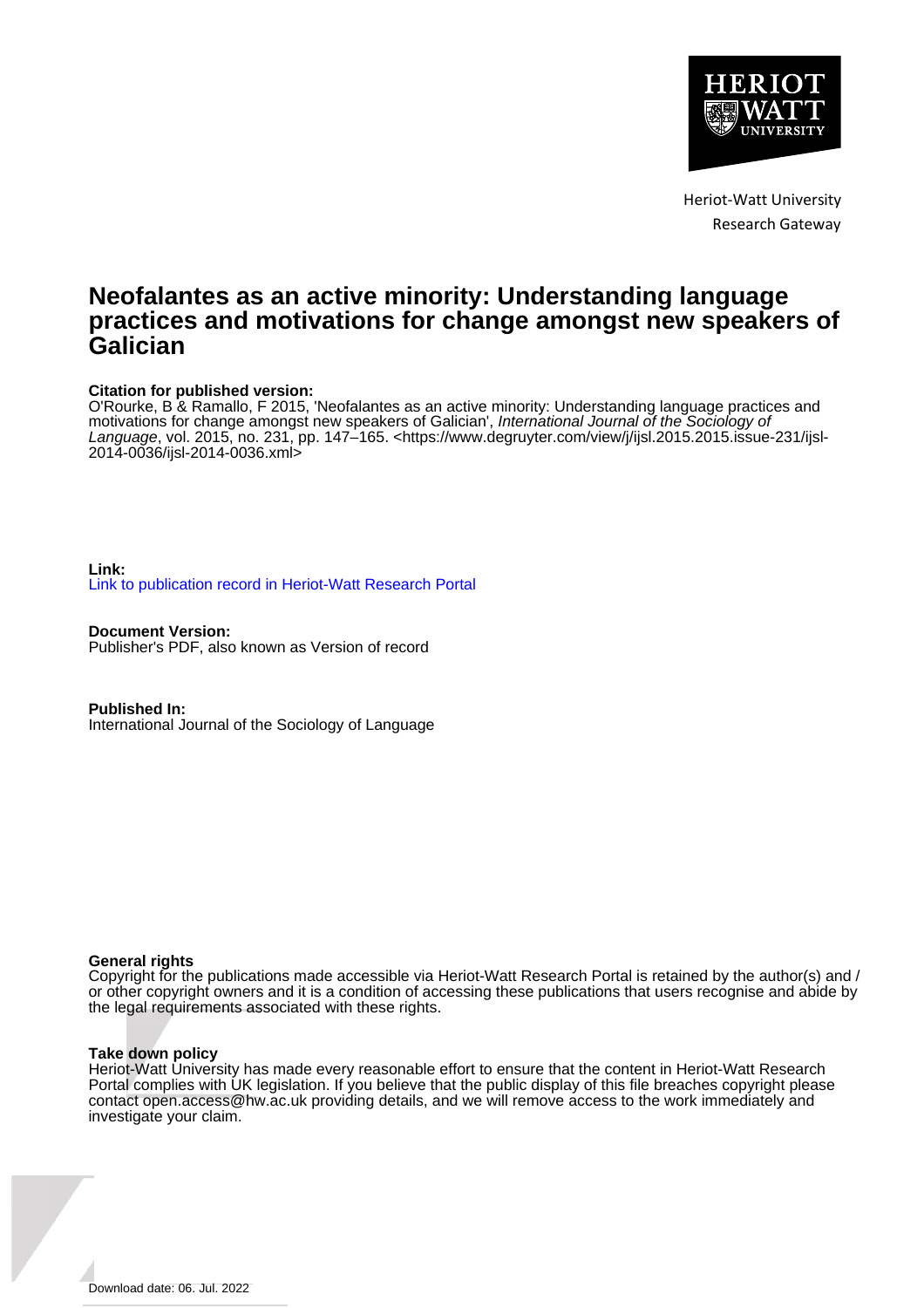### **Open Access**

# Bernadette O'Rourke\* and Fernando Ramallo *Neofalantes* **as an active minority: understanding language practices and motivations for change amongst new speakers of Galician**

**Abstract:** In this article we use Moscovici's (1976) notion of active minorities as a framework to explain the linguistic practices and motivations behind linguistic change amongst new speakers of Galician. Revitalization policies since the 1980s brought about changes in the symbolic and economic value of Galician on the linguistic market. However, this has not been significant enough to change the rules of social mobility and Spanish has continued to be the language of prestige. Despite this, *neofalantes* 'new speakers of Galician' have opted for linguistic change and engage in the process of majority language displacement. We argue that this displacement can at least in part be explained by a move away from functionalist models of language contact and shift and towards an understanding of these processes from a language conflict perspective. This allows us to explain the practices of *neofalantes* as not simply deviations from the sociolinguistic "status quo" but as reactions to it and as proponents of social change. To explore the behavioural styles and practices of *neofalantes* as an active minority, we analyse the discourses which emerge from discussion groups involving twelve new speakers of Galician about their sociolinguistic practices.

**Keywords:** new speakers, active minority, Galician, minority languages

DOI 10.1515/ijsl-2014-0036

# **1 Introduction**

As in other minority language contexts, the profile of new speakers of Galician constitutes a sociolinguistically diverse group. This profile includes Spanish-

E-mail: b.m.a.o'rourke@hw.ac.uk

**Fernando Ramallo:** Universidade de Vigo, Spain. E-mail: framallo@uvigo.es

**<sup>\*</sup>Corresponding author: Bernadette O'Rourke:** Heriot-Watt University, Edinburgh.

 <sup>© 2015</sup> O'Rourke, Ramallo, published by de Gruyter. This work is licensed under the Creative Commons Attribution-NonCommercial-NoDerivs 3.0 License.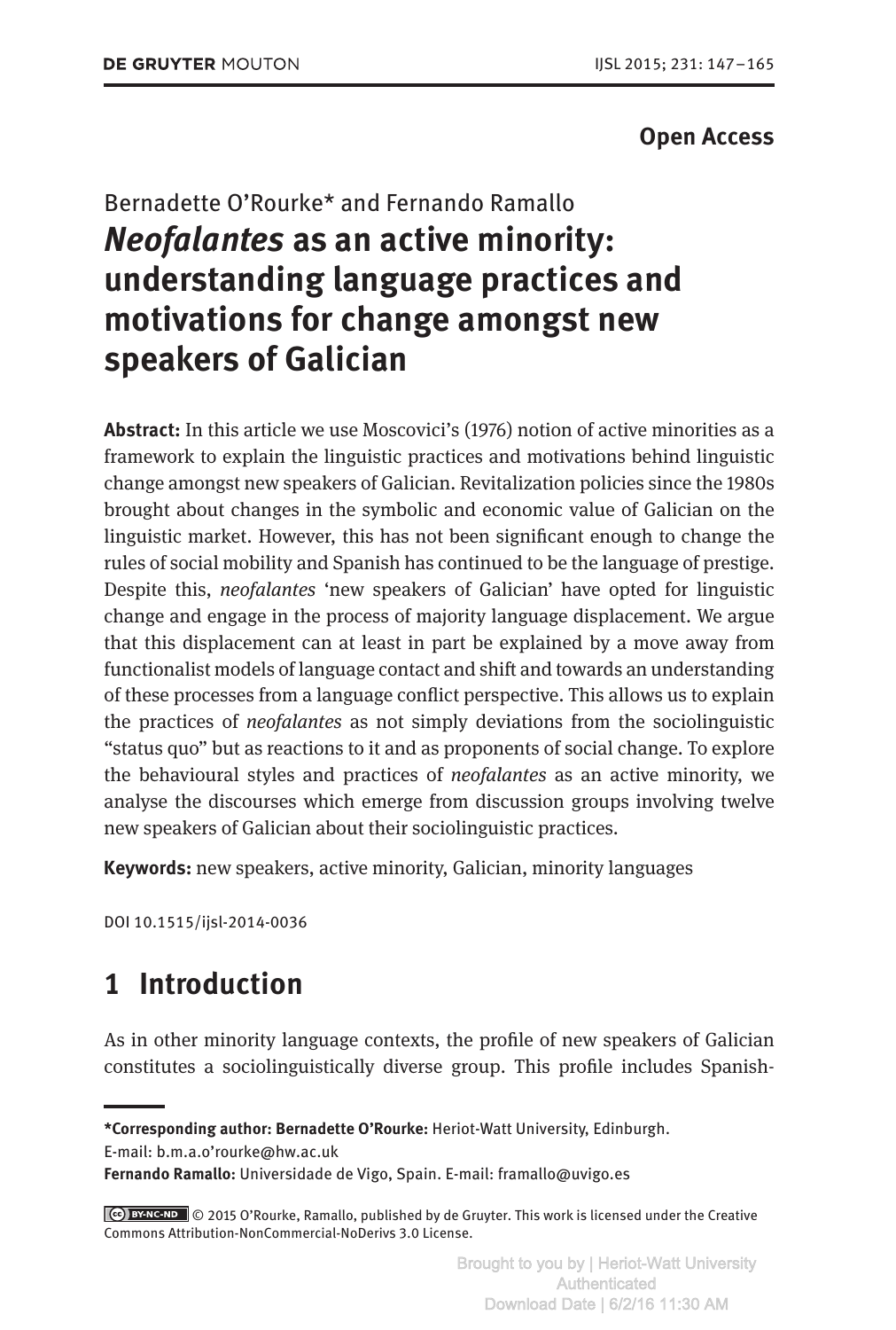speaking migrants from other parts of Spain, immigrants from outside of Spain who acquire Galician as an additional language, as well as returning migrants from the Galician diaspora.1 Of most significance, however, in terms of their overall size and visibility are new speakers who were born and raised in Galicia. In this article we will focus specifically on this category of speakers, a category which has acquired the generic label *neofalantes* (literally neo-speakers) in some academic and popular discourse. This label refers to individuals for whom Spanish was their language of primary socialization, but who at some stage in their lives (usually early to late-adolescence) have adopted Galician language practices and on occasions displaced Spanish all together (O'Rourke and Ramallo 2011).

This article explores the process of and motivations behind *majority language displacement* (O'Rourke and Ramallo 2013) in which many Galician new speakers are seen to engage. Majority language displacement, in difference to the more widely studied phenomenon of *minority language displacement* does not tend to affect the formal structure of the language being displaced. Nor does it usually lead to "any reduction in paradigms, simplifications and loss of the language's own features, and, ultimately language shift and loss", something which is frequently characteristic of minority language speakers who adopt majority language practices (Aikhenvald 2012: 77). In the case of majority language displacement, therefore, the process tends to be of a functional nature. Here we will argue that this displacement can at least in part be explained by looking at language contact from a language conflict perspective. To do so, we draw on Moscovici's (1976) notion of *active minorities* as a framework to explain the linguistic practices and motivations for linguistic change amongst new speakers of Galician.

# **2** *Neofalantes* **and majority language displacement**

*Neofalantes* constitute a relatively new sociolinguistic profile in Galicia. They share a set of common linguistic trajectories, but with different social and ideological backgrounds. They constitute a profile of speaker which began to emerge

**<sup>1</sup>** The number of new speakers with such profiles is however relatively small, particularly compared with corresponding numbers in Catalonia and the Basque Country where migratory trends have been more significant. Galicia's economically and geographically isolated position in the north-western corner of Spain did not attract the waves of Spanish-speaking workers to other regions. Similarly, in a more contemporary context, Galicia has not experienced the same levels of immigration from outside of Spain experienced by some of Spain's outer autonomous communities. Conversely, Galicia has a long history of out migration and emigration to Europe and South America.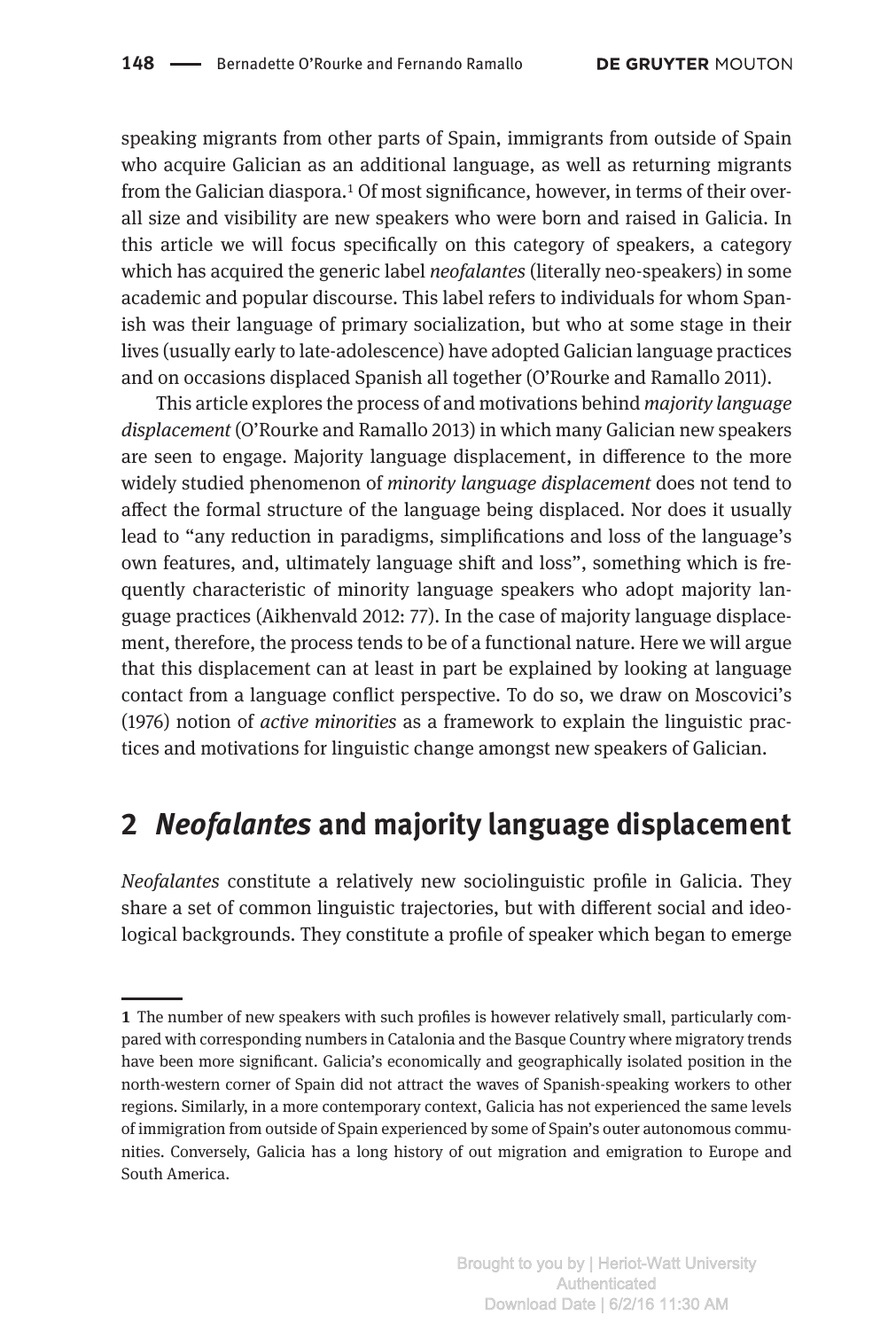in the 1960s. This profile was consolidated in the context of socio-political changes in Galicia since the 1980s and to a certain extent more favourable language policies for some of the other languages of Spain (including Galician, Basque and Catalan) in the context of Spain's transition to democracy. *Neofalantes* are essentially the product of the bilingual education policies in place in Galicia since the 1980s and which have brought recent generations of young Galicians into contact with the Galician language in a formal setting. For many of this younger generation, particularly those residing in Galicia's main urban centres, Spanish is the language of the home. According to most recent sociolinguistic data on Galician, less than 30 percent within the under twenty-five age cohort had acquired Galician as their first language. This compares with sixty-five percent in the over fifties age category. Figures are even more acute amongst Galicia's urban youth, with only eleven percent reporting Galician as their first language (Instituto Galego de Estatística 2008). It thus follows that for a younger generation of Galicians, the education system has come to be their primary agent for the production of the language.

As well as producing Galician speakers, the inclusion of the language in the education system has instilled a greater sense of sociolinguistic awareness amongst this younger generation. This has in turn eliminated many of the prejudicial beliefs historically associated with the language, linking it to backwardness and poverty. Over the past three decades, attitudes to Galician have changed significantly, particularly amongst a younger generation (González González 2011; Bouzada-Fernández 2003; O'Rourke 2011; Observatorio da Cultura Galega 2011). Reading and writing skills in the language are also highest amongst younger age groups, while nonetheless remaining below the corresponding standards acquired in Spanish (Silva Valdibia 2010).

While the inclusion of Galician in the education system plays an important role in raising the status of the language, it does not however guarantee increased levels of language use at a societal level. As Hornberger (2008: 1) and many others have shown, "schools alone are not enough to do the job". While almost ninety percent of those under twenty-five say they can speak Galician "well", only fortyfive percent report active use of the language. This figure drops to twenty percent amongst young people living in urban contexts (Instituto Galego de Estatística 2008). Despite increased institutional support for Galician, intergenerational transmission continues to decline. Over the last twenty years, the percentage of mothertongue speakers of Galician fell from sixty to forty-seven percent (Ramallo 2012).

However, these figures conceal some of the more positive changes which have taken place at other levels (O'Rourke and Ramallo 2011). Over the past three decades, there has been a notable increase in bilingual practices. Fifty-seven percent of Galicians under the age of twenty-five report bilingual behaviour in both Gali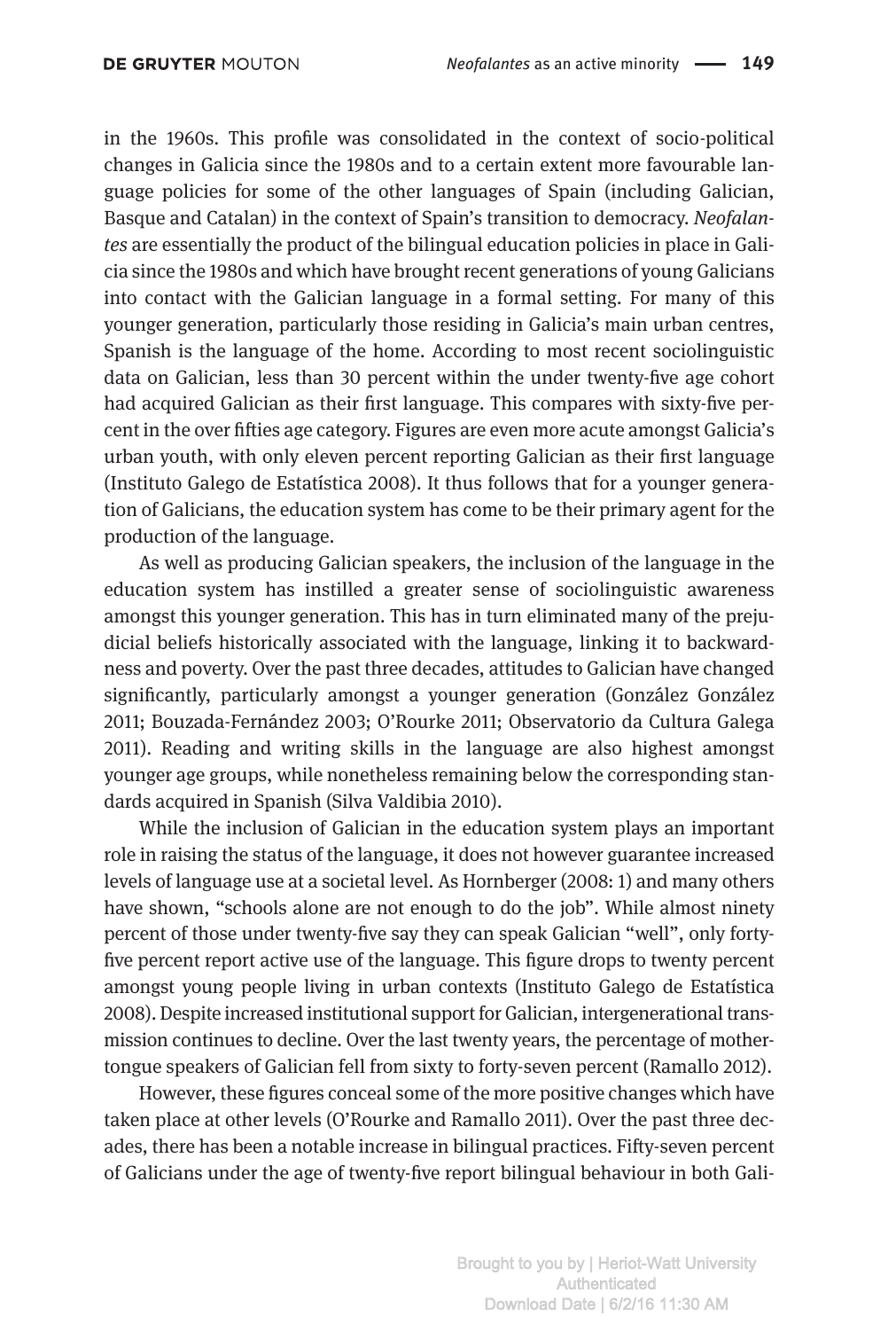cian and Spanish, with thirty-three percent reporting "more Spanish than Galician" and twenty-two percent "more Galician than Spanish" (Instituto Galego de Estatística 2008).2 The use of Galician amongst first language speakers of Spanish is also shown to change over the life-cycle of the individual. Seven percent report increased bilingual behaviour with a leaning toward predominant use of Galician and a further two percent report abandoning Spanish altogether in favour of monolingual practices in Galician (Instituto Galego de Estatística 2008). In most cases, this change is down to "personal" reasons as opposed to "work-rated" motivations. Comparatively, first language speakers of Galician who report shifts to Spanish seem to be more driven by its perceived value in instrumental as opposed to integrative terms (Monteagudo 2012). This would seem to imply a more ethnocultural or identity-based frame for new speakers of Galician, as opposed to any inherent value awarded the language as a form of economic capital.

While language policy in Galicia has to a certain degree increased the symbolic and economic value of Galician on the linguistic market (Bourdieu 1991), this has not been sufficient to bring about a reversal of language shift. In the last 30 years, Galician became a requisite for access to public sector employment. As a result certain niche markets emerged within the new Galician public administration including jobs in the public media, education and local and regional administrative bodies, giving employment to those who could show formal skills in the language. However, while the status of the language has been enhanced since the 1980s, Spanish remains the language of prestige and social mobility. We can thus repeat the question that Ryan (1979) asked several decades ago about the persistence of low-prestige languages. What prompts speakers of a dominant language such as Spanish to adopt a non-prestige language such as Galician and to engage in the process of *majority language displacement* (O'Rourke and Ramallo 2013)?

Here, we wish to argue that this displacement can at least in part be explained by looking at language groups which come into contact from a language conflict perspective. Existing models of language groups in contact have, as Williams (1992: 121) highlights, tended to involve typologies and approaches that limit what can be said about the inherent conflict between such groups.<sup>3</sup> This, he

**<sup>2</sup>** In language surveys carried out by Instituto Galego de Estatística, language use is measured on a four point scale ranging from "Galician only" to "Spanish only". Between these categories are two other categories which include "more Galician than Spanish" and "more Spanish than Galician". These latter two categories capture varying degrees of reported bilingual linguistic practices amongst Galicians.

**<sup>3</sup>** Language conflict models have been studied at great length in Catalan and Occitan Sociolinguistics. See, for example, Aracil (1965), Ninyoles (1975) and Gardy and Lafont (1981).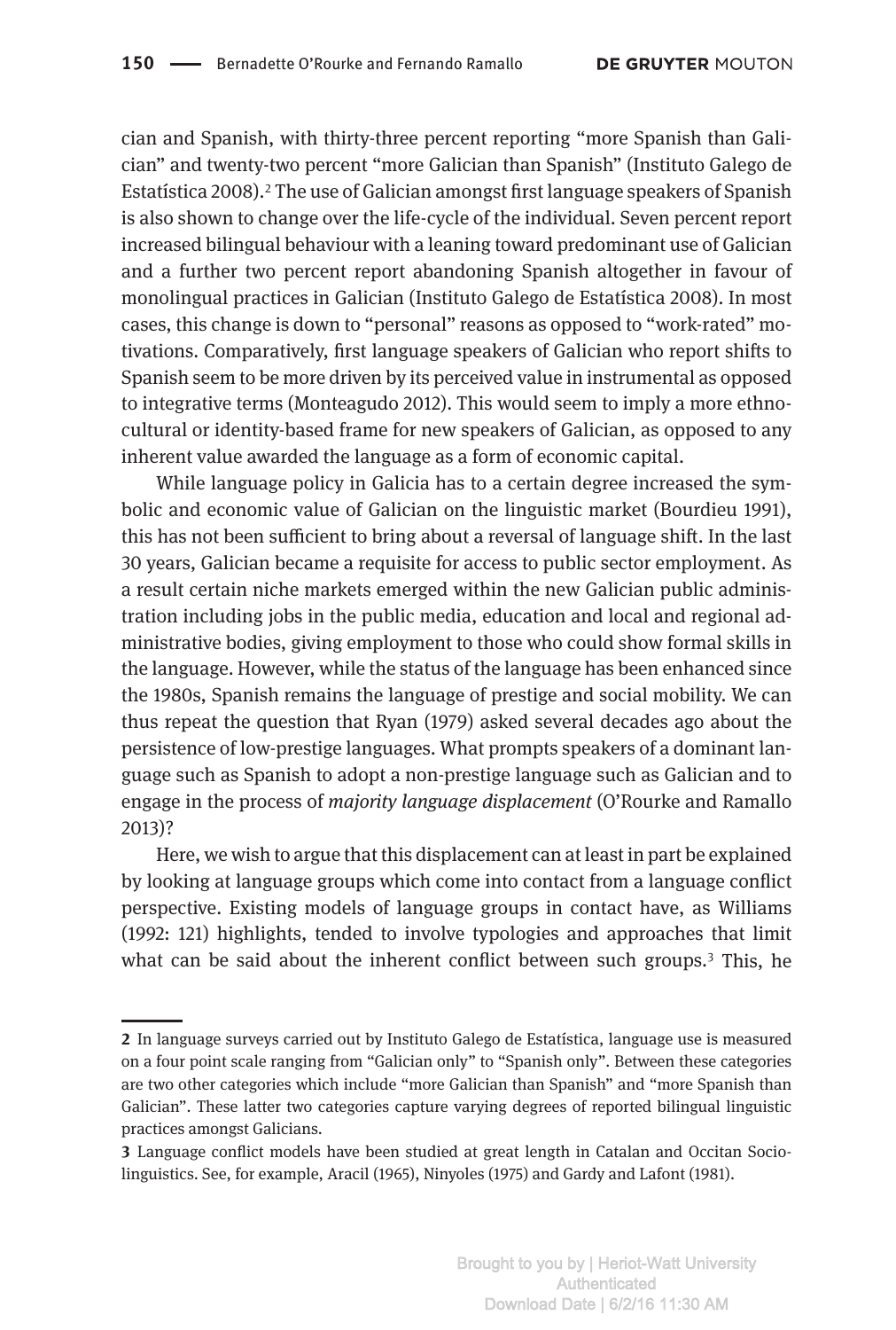argues, marginalizes minority languages and at the same time makes it virtually impossible to express anger and frustration by those faced with the process of language shift, sentiments which, as we will see later, come across in new speaker discourses. Williams suggests that the main reason for this is that there has been a tendency to view the process of language shift from a functionalist perspective and therefore as consensual. This in turn plays down the potential for conflict and ignores power relations. Therefore, within existing models we have been unable to account for apparent deviations from the sociolinguistic "status quo" such as is revealed in the behaviour of new speakers.

In this context, Moscovici's (1976) notion of *active minorities* through which he put forward a dynamic perspective in the analysis of social reality and the understanding of social change (and subsequent developments of the notion, see for example, Moscovici et al. [1985], Moscovici et al. [1994] and Martin and Hewstone [2010]) provides a particularly useful framework within which to understand the linguistic practices and motivations for linguistic change amongst new speakers.

### **3 Active minorities: a theoretical view**

Moscovici's theory of active minorities looks at the conflict which takes place in society, allowing a reflection on the motivations for action, decision-making and change such as those evidenced in new speaker practices. Up until the 1970s, the study of social influence was devoted mainly to the experimental analysis of conformity within a group. Sherif (1936) and Asch (1952) related social influence to the power of majorities and to the desire of the individual to share the same perspective with the group. For them social influence was mainly understood through a *functionalist* point of view, which insisted that conflict was avoided, thus lending itself to a harmonious society. From a functionalist perspective, individuals were seen to conform to existing rules and norms, and more specifically to the rules of the majority.

Active minorities can be defined as individuals or groups who through their behaviour attempt to influence both the attitudes and practices of the majority and in doing so, bring about social change. Some examples of active minorities include environmentalists, squatters, feminist and nationalist movements and, in our case here, *neofalantismo* (literally neo-speakerism or a new speakerist movement). In his discussion of active minorities, Moscovici (1976) stressed innovation as the most important idea in his theory of social change. According to him, social change arises from "the power of minorities" and such change takes place on the one hand because of conflict and on the other as a result of certain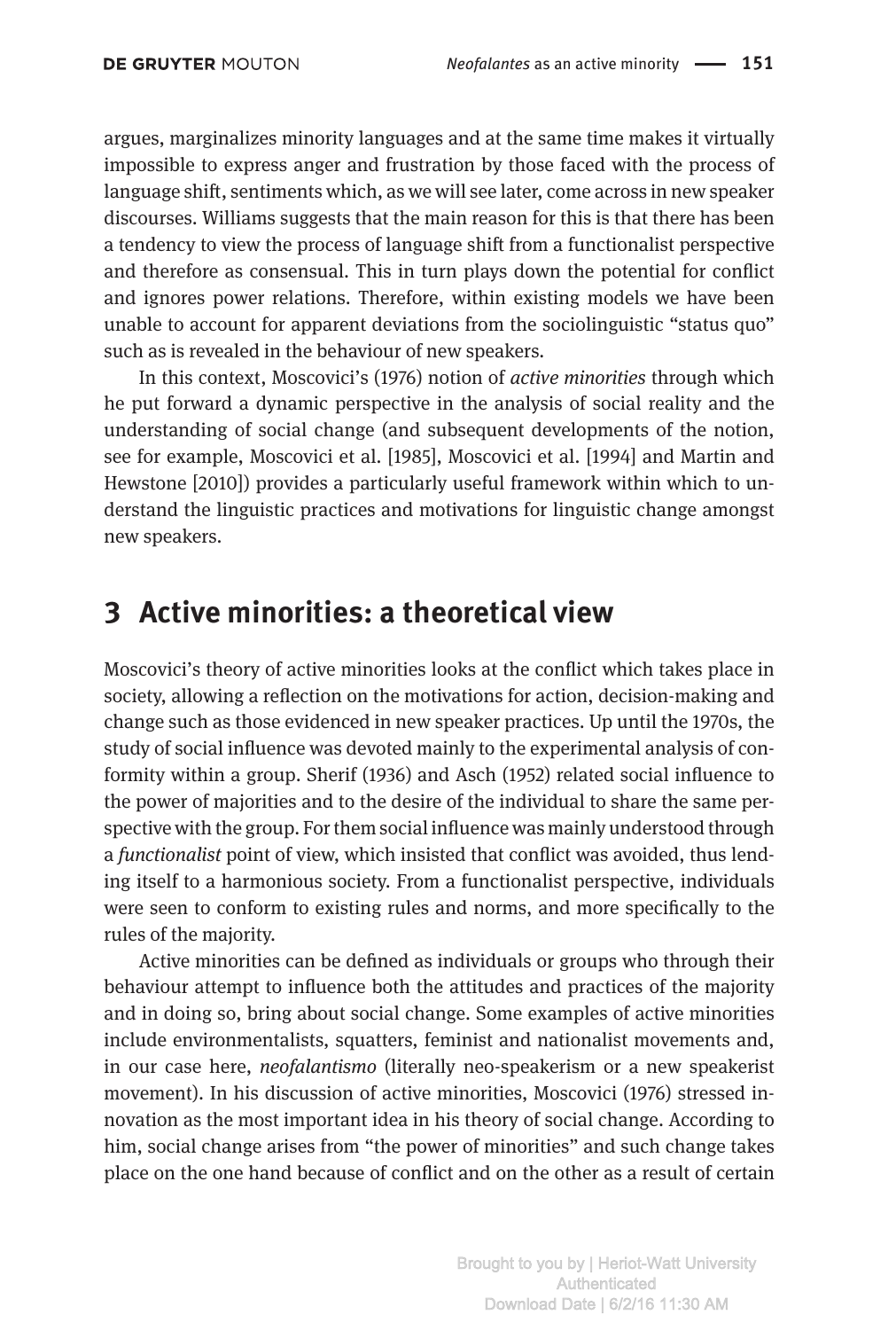behavioural styles which are displayed by the active minority including *consistency*, *rigidity*, *equality*, *investment* and *autonomy*. Consistency, Moscovici proposes, is manifested through the repetition of the same message over time while the behavioural style of rigidity forces the majority to understand the influence of the minority. Equality emphasises the desire of the minority to establish reciprocal relations with the majority. There is frequently also an investment of time, money and energy in a particular cause, underscoring the minority's capacity of sacrifice. Finally, an active minority often displays autonomy or independence in judgement and thus a will to act according to its own principles. Subsequently, extremism is often seen to become an element of autonomy because of its tendency to emphasise a consistent and strict attitude. Of these behavioural styles, however, consistency is probably the most important in terms of social influence, although in and of itself is not sufficient as a means of explaining social change (Mugny and Papastamou 1982). Through these behavioural styles, the minority thus creates conflict between itself and the majority by insisting on its individual point of view and in doing so generates a polarisation within society. This can in turn prompt action on the part of the majority either to conform to the ideas of the minority or conversely, to react against them by adopting a series of strategies to curb the success of the minority. These strategies can involve the downgrading and censuring of the active minority, something which is often manifested by negating the validity of their position and by emphasising their apparent absurdity and incoherence. The majority can also engage in the process of psychologization whereby arguments are used to discredit the minority and those in the group.

### **3.1 New speakers as an active minority**

The emergence of an active minority of new speakers of Galician can be set within Galicia's broader socio-political context. This in turn must be set against the ideological basis on which thirty years of language policies in Galicia has been framed. Language policy in Galicia can be described as largely non-interventionist and cautionary (Lorenzo 2005), reflecting the lukewarm levels of support for the promotion of the language through the predominant conservative and centralist policies of Galician branches of Spain's centre-right Popular Party. Their handling of the language question reflects an ideological position, which sought to maintain the linguistic (and consequently social) "status quo" in Galicia. In doing so it aimed to reassure the dominant (albeit numerically smaller) Spanish-speaking sectors of the population that their existing positions of power would remain unchanged. This approach, which was a consequence of neo-liberal principles, promoted (although implicitly) the idea of "harmonious" bilingualism, and more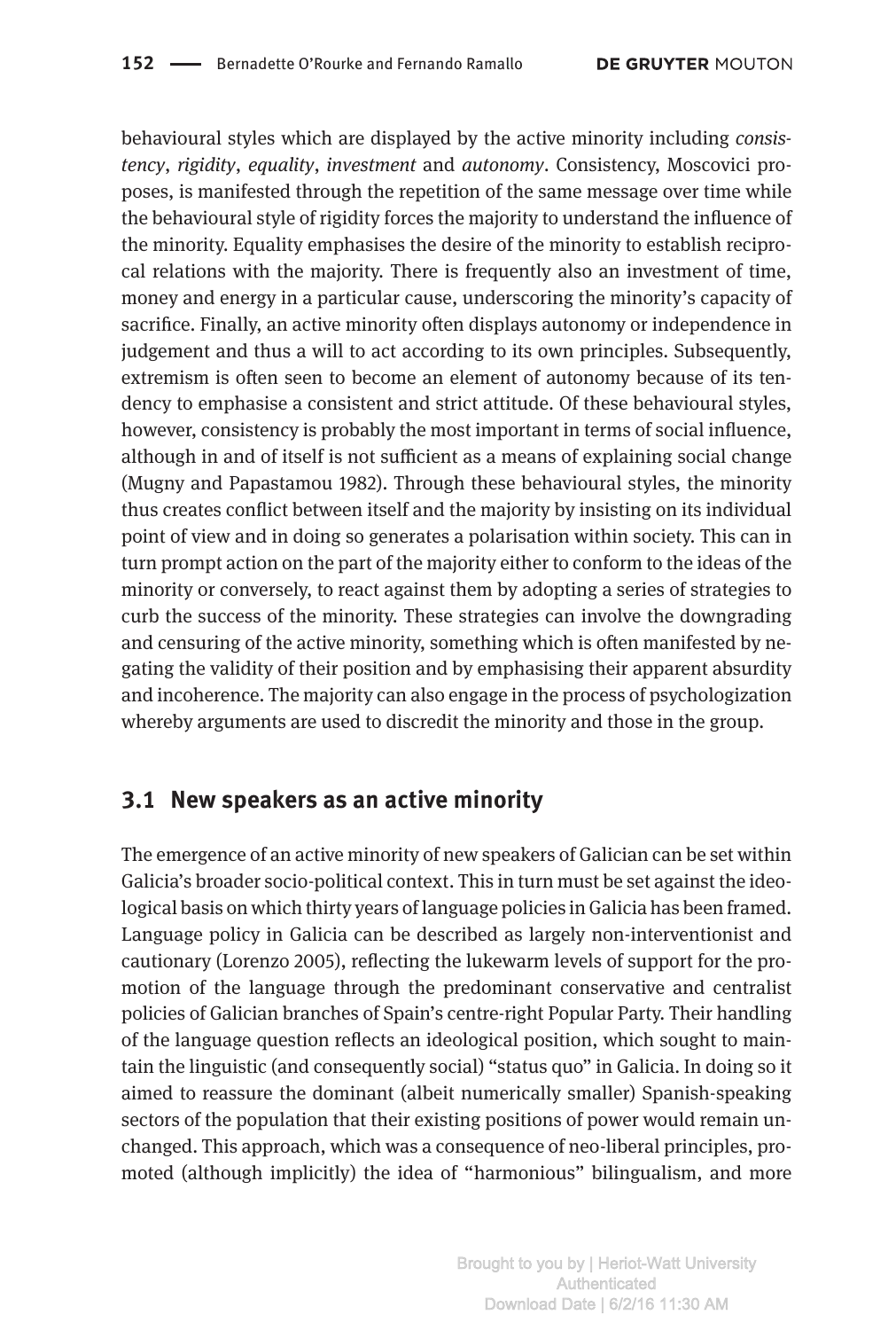recently "friendly" (*cordial*) bilingualism, that is the non-conflictive co-existence of Castilian and Galician within the community (see Regueiro Tenreiro [1999] for a fuller discussion of the concept). Their approach to the language question contrasts with that proposed by the Galician Nationalist Party (*Bloque Nationalista Galego*) which views the language contact situation between Galician and Spanish as conflictive and as one in which Galician speakers still remain in a dominated socio-economic position. There has been a simultaneous undermining of each others' linguistic ideologies by both sides with the link between speaking Galician and the more radical elements of nationalism emerging as one of the outcomes of this political confrontation, thus replacing former social stigmas associated with the language – such as rurality and poverty – with newer ones such as the link with nationalism (Bouzada- Fernández 2003; Recalde Fernández 2000; Santamarina 2000). The promotion of "harmonious" bilingualism by previous Galician Administrations and their criticism of the "language conflict" paradigm have, it could be argued, made the majority of Galicians less consciously defensive about language issues in Galicia and subsequently more accepting of Spanish as the seemingly value-neutral language (O'Rourke 2011). At the same time, we suggest that such policies have unsettled the mood of an active minority and as such contributed to the process of majority language displacement amongst new speakers of Galician (O'Rourke 2014). Since the 1980s, other types of active minorities have also come into existence, partly as a reaction to pro-Galician groups such as *neofalantes*. These anti-Galician groups strongly oppose the process of Galician language revitalization (see Regueira 2009), constructing a discourse around the imposition of Galician and the subsequent injustices they perceive to endure as Spanish speakers.

Here we argue that looking at the new speaker phenomenon from the perspective of an active minority can in some way contribute to our understanding of the motivations behind changes in the linguistic behaviour of *neofalantes* and in particular, of their decisions to displace a more socially and economically powerful first language with one which offers less in terms of social mobility and prestige. Becoming a new speaker thus requires innovative action through an appropriation of a new linguistic space as well as a commitment to the transformation of society from below. In doing so, there could be said to be a rejection of the existing status quo, through a shift away from the majority language.

# **4 Methodology**

To begin to explore the behavioural styles and practices of *neofalantes* as an active minority, we analysed the discourses which emerged from discussion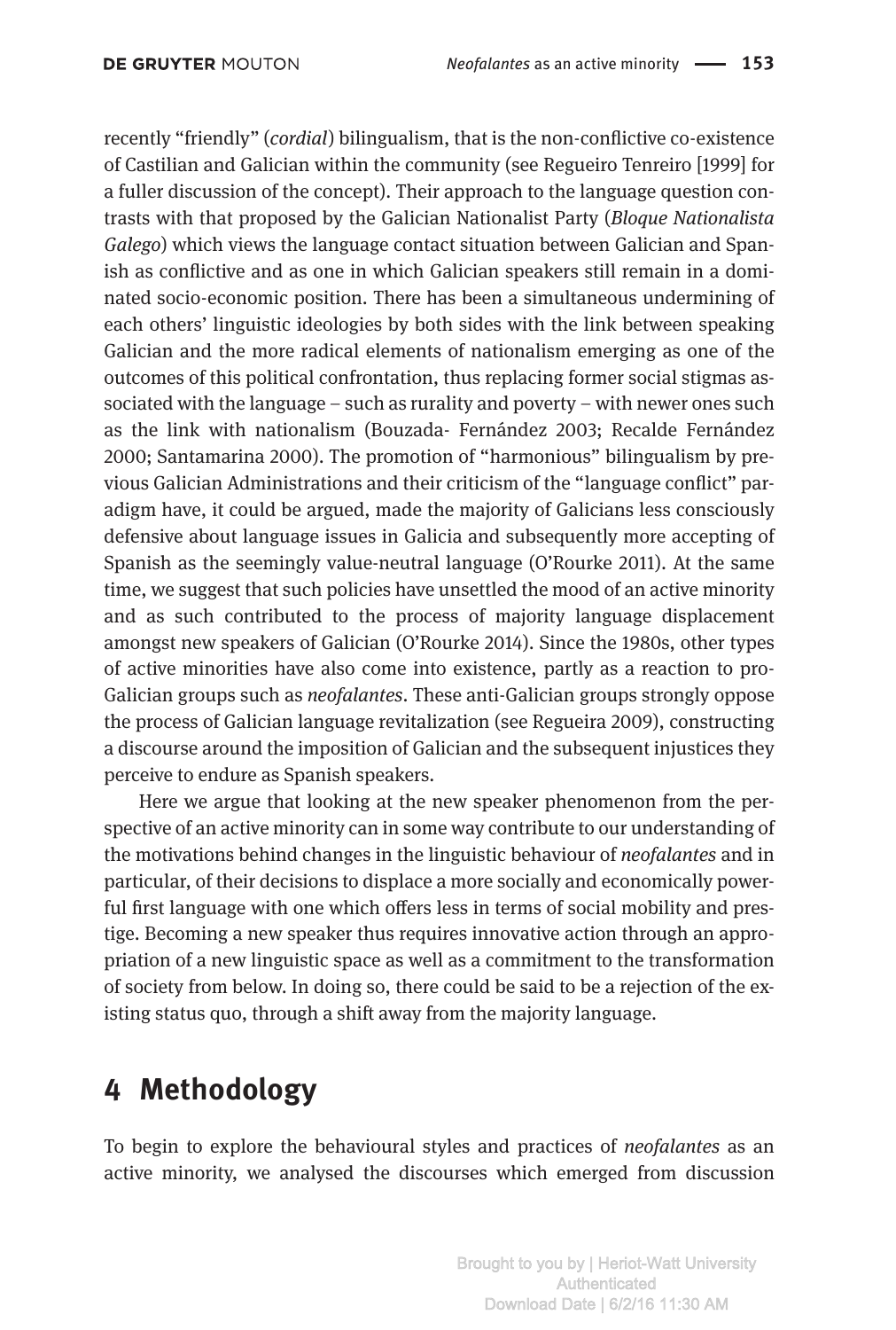groups involving twelve new speakers of Galician about their sociolinguistic practices. Through this technique we sought to re-create a context of informal interaction which could be seen to replicate real situations where ideas and points of view were negotiated (Edley and Litosseliti 2010), thus giving some sense of the salient social representations of new speakers as a collective. The group discussion therefore provided us with a useful technique to tap into the discursive production of new speakers' perceptions of themselves as a social and linguistic group. The respondents chosen for the study ranged in age between 18 and 25 years and consisted of university students and graduates. Spanish was the language in which they were brought up speaking in the home and which they reported using with family and friends for at least the first fifteen years of their lives. More than half of the respondents included in the two focus groups reported passive exposure to Galician in the home and community and came from homes in which parents or grandparents spoke Galician but used Spanish when addressing their children. In our analysis of the data we explored ways in which new speakers manifest behavioural styles and characteristics of active minorities and how they position themselves as such. In the following sections we discuss excerpts<sup>4</sup> from the data which illustrate these styles and positions.

# **5 Motivations for change, perceptions from the majority and behavioural styles**

In the discussion groups, new speakers presented the reasons behind changes in their sociolinguistic behaviour and their motivations for adopting what in most cases were predominantly Galician-language practices. The majority of respondents in the two groups seemed to be driven by an awareness of Galicia's sociolinguistic reality. They showed a strong sense of responsibility towards ensuring the future survival of the language, as well as a clear commitment to what they perceived as a situation of social and political injustice. This discourse is in many ways reminiscent of other active minorities such as environmentalists and feminist movements. As we see in Extract 1, Alberto (A) in fact refers explicitly to *neofalantismo*, constructing the idea of a "newspeakerist" type movement which he

**<sup>4</sup>** The excerpts represented here constitute a literal transcription of the discussion groups and no attempt was made to alter the linguistic quality of individual interventions. In the case of some of the excerpts, the Galician used illustrates interference with Spanish. In places where this occurs, the words appear in roman.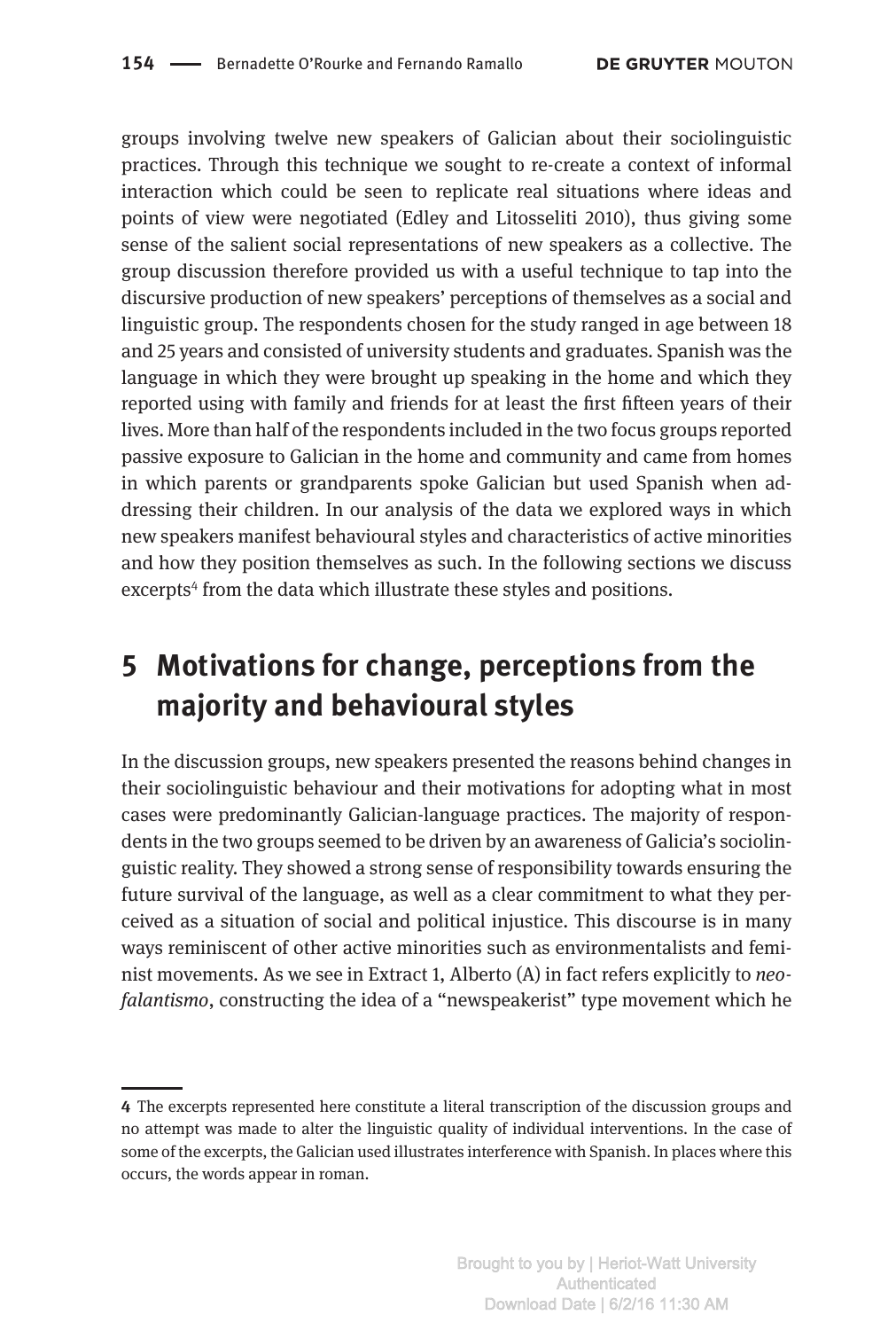sees as the only way of increasing the number of Galician speakers in a contemporary Galician context:

### Extract 1

A: … *home eu penso que si, porque é unha forma de gañar falantes que doutro xeito non habería … pois non atopo outra forma de que incorpore xente galegos … ou xente da sociedade galega ao emprego da lingua galega se non e así, polo neofalantismo.*

'… well I think so, because it is one way of getting more speakers as otherwise there wouldn't be any … well I can't think of any other way of incorporating Galicians … or people in Galician society to use the Galician language other than through *neofalantismo*.'

In Extract 2, Susana (S) talked about the sense of responsibility and even guilt that prompts *neofalantes* to initiate a change in their sociolinguistic behaviour:

### Extract 2

S: *Creo que tamén é importante ese sentimento de responsabilidade o de culpabilidade que senten muitos neofalantes. É dicir, chega un momento que ti ves que tes unha responsabilidade con respecto a túa lingua, que vives nun país que ten, que está vivindo nunhas circunstancias específicas, non, e que ti es responsable diso, entón tamén decides dar o paso, pois creo que é importante motivo …*

'I also think that the feeling of responsibility or guilt that many neofalantes feel is important. That is to say, you reach a point where you see that you have a responsibility to your language, that you are living in a country which has, that is going through certain conditions, and that you are responsible for that so you also decide to take that step forward, well I think it is an important reason …'

Similarly, in Extract 3, María (M) talked about a heightened sense of awareness of the sociolinguistic context in Galicia. This sense of awareness was also accompanied by feelings of shame on her part. She felt ashamed that she wasn't using the language, even though it was a language she knew deep-down that she was able speak. This realisation caused María certain unease and frustration as she struggled to deal with the belief that she should speak Galician and was in fact using Spanish. It is thus this unresolved tension that leads to a state of dissonance (see Festinger [1957] for a discussion of his theory on cognitive dissonance) and the discomfort attributed to such a state which caused her to take action and, as she put it herself, prompted her to "go ahead" (*adiante*) and to speak Galician: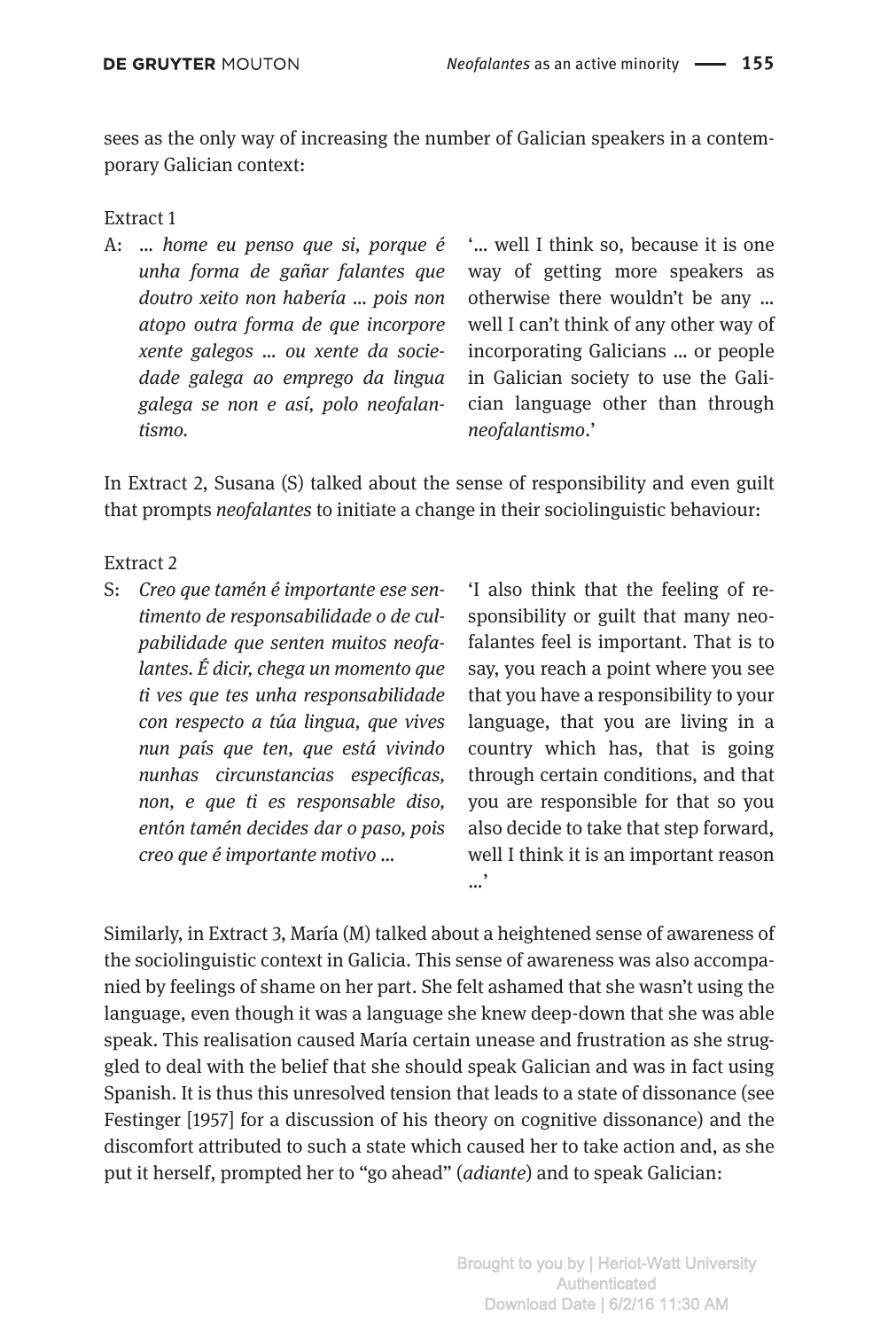#### Extract 3

M: … *Pois de que fastidiábame moitísimo falar castelán podendo falar galego, dábame* vergonza *algunhas veces, e decidín que por que vou ter … porque non podo. Teño* veinticuatro, bueno *empecei con vintetrés así a tomar un pouco de conciencia e dixen* bueno *pois adiante.* 

'… Well what annoyed me very much was that I was speaking Castilian when I knew I was able to speak Galician, I was ashamed at times, and I decided because I was going to be … why couldn't I. I am twenty-four now, well I started to be more aware when I was twenty-three and I said to myself, well go ahead.'

States of dissonance caused by inconsistencies between the speaker's ideological commitment to Galician and his or her behavioural practices were reported on frequently as a stimulus and motivation for adopting Galician language practices. Marcos (Ma), for example, saw the need to bring his linguistic behaviour in line with an emerging political ideology of support for Galician nationalism. In late adolescence he became a "patriotic nationalist", as he put it himself, a real *abertzale* (a Basque word meaning 'patriot' and generally used to mean Basque nationalist). He built a discourse around the juxtaposition of language and national identity. His use of Spanish thus became inconsistent with such ideologies, prompting him to adopt Galician-language practices. He told of inconsistencies in his friends' behaviour who, on the one hand supported the idea of political independence for Galicia, but on the other, continued to speak Spanish. In comparison, he saw the need to resolve these tensions in his own linguistic behaviour by switching to Galician and studying Galician Philology at University, fulfilling the key ingredients required to fit the often stereotypical image of the Galician *neofalante*. María (M) added a similar comment, linking it more concretely to cultural ties with the language and inconsistencies she perceived between playing the bagpipes (something which has come to constitute a key ethnocultural symbol of Galicianness) but at the same time continuing to speak Spanish:

#### Extract 4

- M: *O meu foi decisión puramente política. (Risas).*
- Ma: *Eu aos dezaoito era un* abertzale *do copón e era totalmente incoherente que falara castelá. Eu tiña muitos amigos, que si o independentismo, non sei que, eran …, todos falaban castelán, a min pareciame incohe-*

'Mine was a purely political decision' (laughs)

'At eighteen I was a real *abertzale* and it was totally contradictory that I should be speaking Castilian. I have a lot of friends who say they are pro-independence, or whatever, they were …, they all used to speak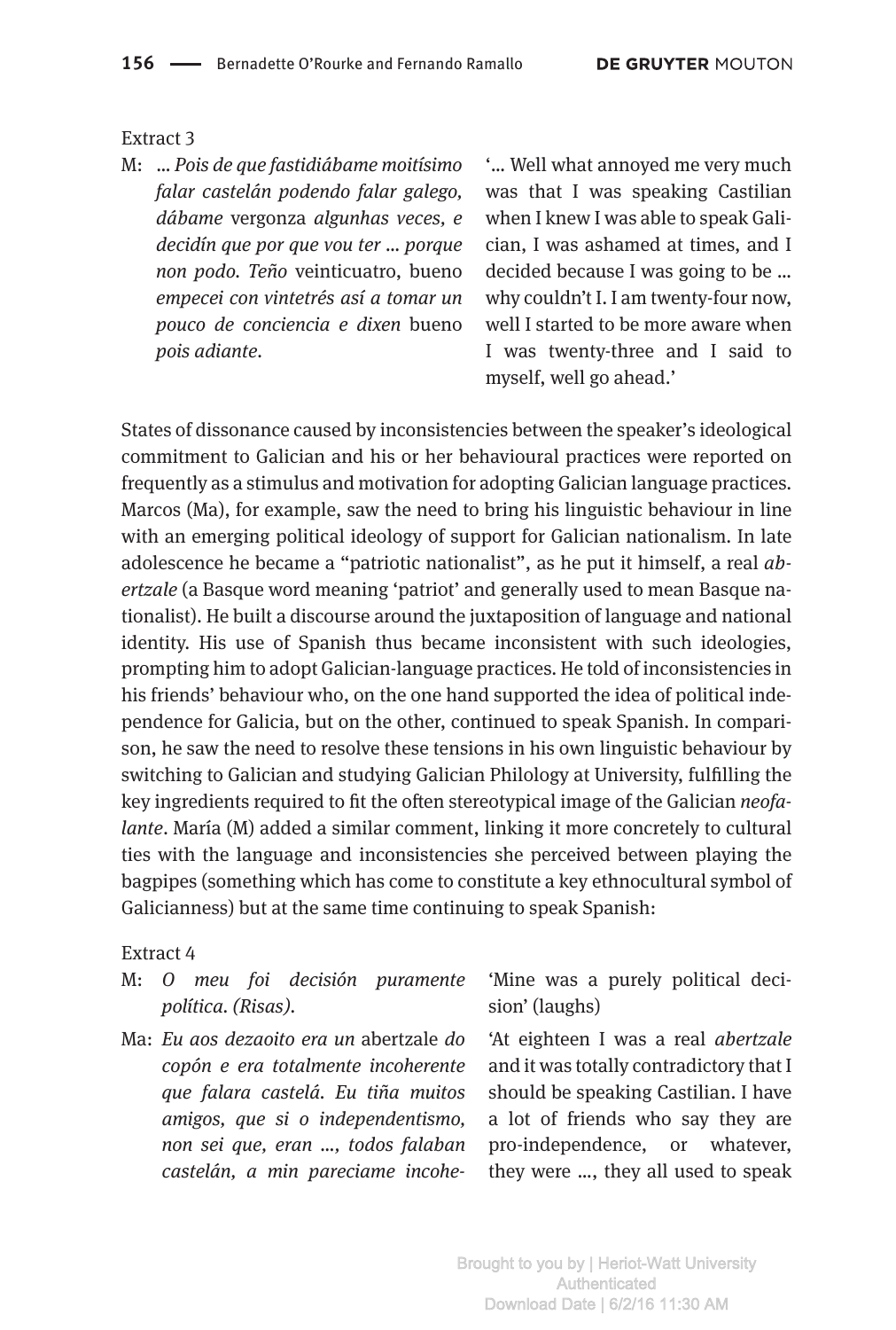|               | rente del todo, por eso tamén escollín<br>filoloxía galega, pa estudiar, e foi to-<br>talmente político. Compromiso cul-<br>tural o como queiras, pero realmente<br>foi por política, o sea porque era inco-<br>herente con mi ideario político | Castilian, it seemed completely inco-<br>herent to me, this is also why I chose<br>to study Galician Philology and it<br>was totally political. A cultural com-<br>mitment or whatever you'd like to<br>call it, but really it was politically<br>motivated, I mean because it was in-<br>consistent with my political ideals<br>$\overline{\phantom{a}}$<br>$\cdots$ |
|---------------|-------------------------------------------------------------------------------------------------------------------------------------------------------------------------------------------------------------------------------------------------|-----------------------------------------------------------------------------------------------------------------------------------------------------------------------------------------------------------------------------------------------------------------------------------------------------------------------------------------------------------------------|
| M:            | Si, si de compromiso cultural                                                                                                                                                                                                                   | 'Yes, yes a cultural commitment'                                                                                                                                                                                                                                                                                                                                      |
| Ma: <i>Si</i> |                                                                                                                                                                                                                                                 | 'Yes'                                                                                                                                                                                                                                                                                                                                                                 |
| M:            | A mi dábame vergonza tocar a gaita<br>e falar castelán (risas). Queda moi<br>mal.                                                                                                                                                               | 'I was embarrassed that I was play-<br>ing the bagpipes and at the same<br>time speaking Castilian. (laughs). It<br>looks bad.'                                                                                                                                                                                                                                       |

Interestingly, and despite the widely-held stereotypical image of the new speaker as a supporter of Galician nationalism (Iglesias and Ramallo 2003; González González 2003; O'Rourke 2011), Marcos (Ma) was the only person who matched this profile. However, even Marcos (perhaps in line with a general disapproval for these political ideologies amongst others in the group), was careful to separate out his use of Galician from nationalist ideologies. Sandra (Sa) for example vehemently rejected the patriotic nationalism which seemed to have influenced Marcos' linguistic transformation and instead moved beyond regional or national politics, positioning her reasons for change within a discourse of linguistic human rights:

Extract 5

Sa: *Xa,* ¡joder! *Pero non política* abertzale*, independentismo galego, senón política, é dicir, política no sentido de* ¡joder*!, unha lingua forma parte das persoas e se defendes as persoas hai que defender tamén as linguas. Non sei, máis política non tan galega, senón política en xeral co mundo, non sei.*

'Right, but damn it! I'm not talking about the politics of Basque nationalism, Galician separatism, but rather of politics, I mean, politics in the sense of damn it!, a language forms part of a people and if you defend people you have also to defend languages. I don't know, not so much Galician politics, but politics of the world in general, I don't know.'

[…]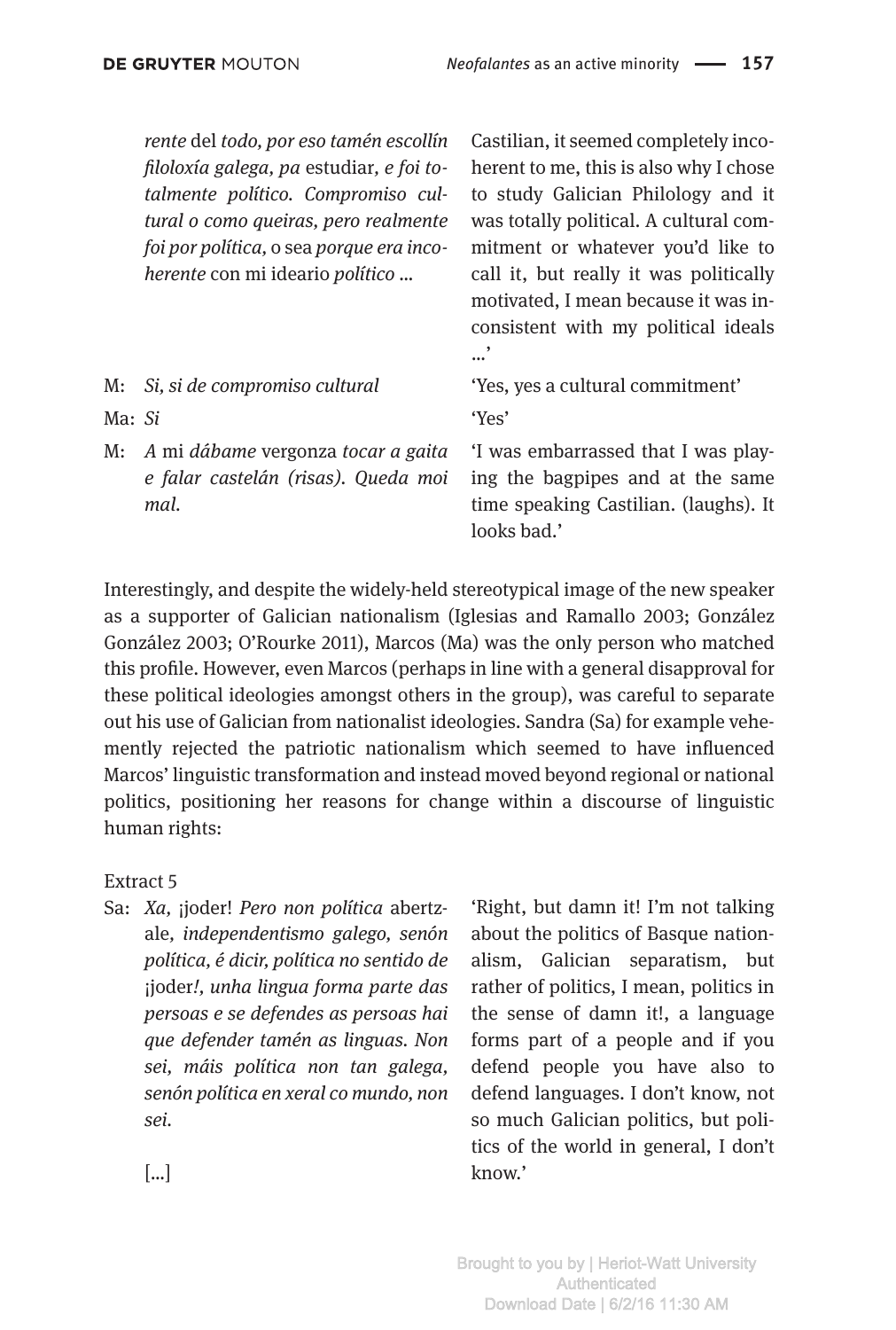New speakers frequently talked about a perceived downgrading and censuring of their linguistic practices where their use of Galician was seen to be interpreted as deviant and out of place. There thus seemed to be a process of psychologization on the part of the majority, taken at least from the way new speakers reported the arguments used to discredit them. Their behaviour was classified as obsessive and dogmatic and was often disqualified through their stereotyping as nationalist and by default as radical and unwilling to compromise:

### Extract 6

Ma: *i e un problema para a propia lingua ademais. Digo que (risas) falar galego ou ser neofalante teña sempre ou* casi *sempre connotacións … . Eu das primeiras veces que saíndo por aí falei galego, que fumos de camping, nos dixeron:* "ah sois de Cangas o del Bloque<sup>5</sup>?"

'and it is a problem for the language also. I would say that (laughs) speaking Galician or being a new speaker always has connotations … . When I first started speaking Galician, we went camping, they said to us "ah are you from Cangas or the Bloque?" '

- M: *(risas)* (laughs)
- Mo: *¡Claro!, pero esa é unha percepción social que está en todas partes* … […]
- M: *Sobre todo nas ciudades é iso identifican falar galego con afiliación política que moitas veces non é así. Teño unha amiga miña é neofalante* y *me di ela* ahora*, pois ten certa afiliación, e me di, eu primeiro falei galego y despois o outro impuxéronme. (risas).*

'Sure! But this social perception is everywhere …'

'Especially in the cities and that's what they identify with speaking Galician with a particular political affiliation which on a lot of occasions it is not that at all. I have a friend who is a new speaker and she now says, well she is affiliated [politically] in some way, and she says, I spoke Galician first and the other was pushed on me (laughs).'

As well as having to counteract a stereotypical image of new speakers as supporters of Galician nationalism, new speakers highlighted a variety of other situations in which their sociolinguistic behaviour was marked, sometimes deviant

**<sup>5</sup>** Cangas is a small costal-town close to the city of Vigo with a more strongly supportive pro-independence population. The *Bloque* refers here to the Bloque Nacionalista Galego, one of Galicia's nationalist parties.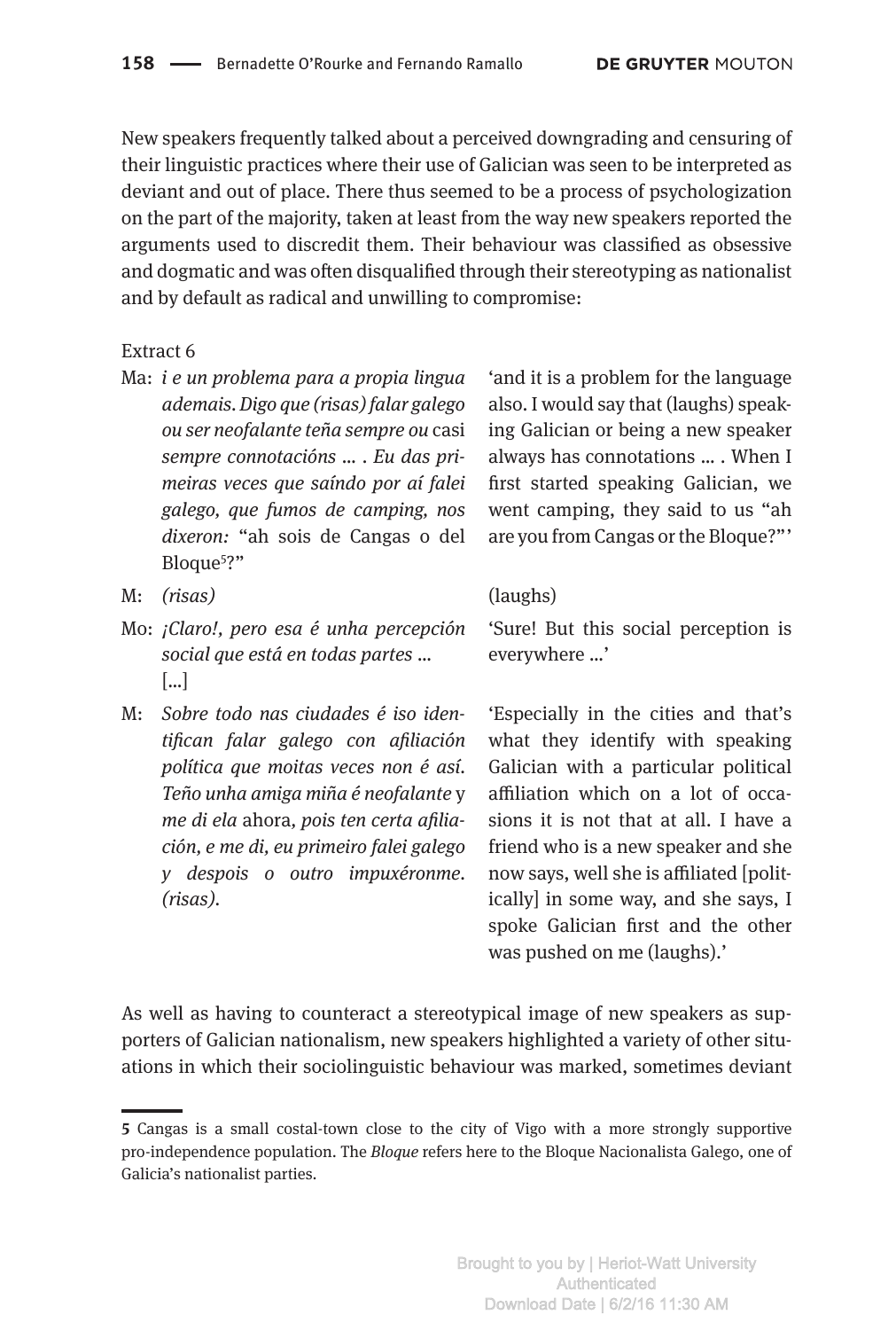or simply out of place. Monica (Mo) talked about the hostile and even "vicious" (*virulenta*) reaction from certain people when she changed her sociolinguistic behaviour to Galician, coupled with accusations of showing off and trying to be different:

### Extract 7

Mo: *… unha reacción absolutamente virulenta nese sentido, mui virulenta. "Dime, ti por que falas?, y ¿*ahora *de que vas?,* y te haces la interesante*" y …, y era …, era complicado.* 

'… a vicious reaction, very vicious. "Tell me, why are you speaking Galician? And what the hell are you doing? And you are showing off …", and it was …, very complicated.'

In turn, María (M) complained that her decision to become a Galician speaker was something which she constantly needed to justify, something which often led to unpleasant situations:

Extract 8

M: … *xente que non vía facía moito tempo era como constantemente terte que* justificar*, non, e entón atoparme situacións bastante desagradables non, tanto de xente … de xente da miña idade como de xente maior …* […]

'… people who I hadn't seen in a while it was like you constantly had to justify yourself to them, and so I used to find myself in fairly unpleasant situations, both with people … people of my own age and older people …'

According to Marcial (Mc), his decision to use Galician to write his school examinations was seen as deviant. He claimed that because of his insistent use of Galician for this purpose, he was given lower grades in his exams. In theory, and in line with policy changes since the 1980s, Galician speakers have the legal right to use the language in institutional contexts such as the educational context referred to here. However, in practice this is not always possible. While the link between Marcial's lower grade in his exam and the fact that he used Galician may be an exaggerated claim, it nonetheless highlighted new speakers' negative perceptions about other people's reactions to the use of Galician:

Extract 9

Mc: *Home eu … tiven unha experiencia* con *unha profesora que considero … non? que prexudicou nas calificacións da … da instituto por facer os exames* 

'Well I … I had an experience with a teacher who I consider … right? who had a prejudice when it came to giving grades … in secondary school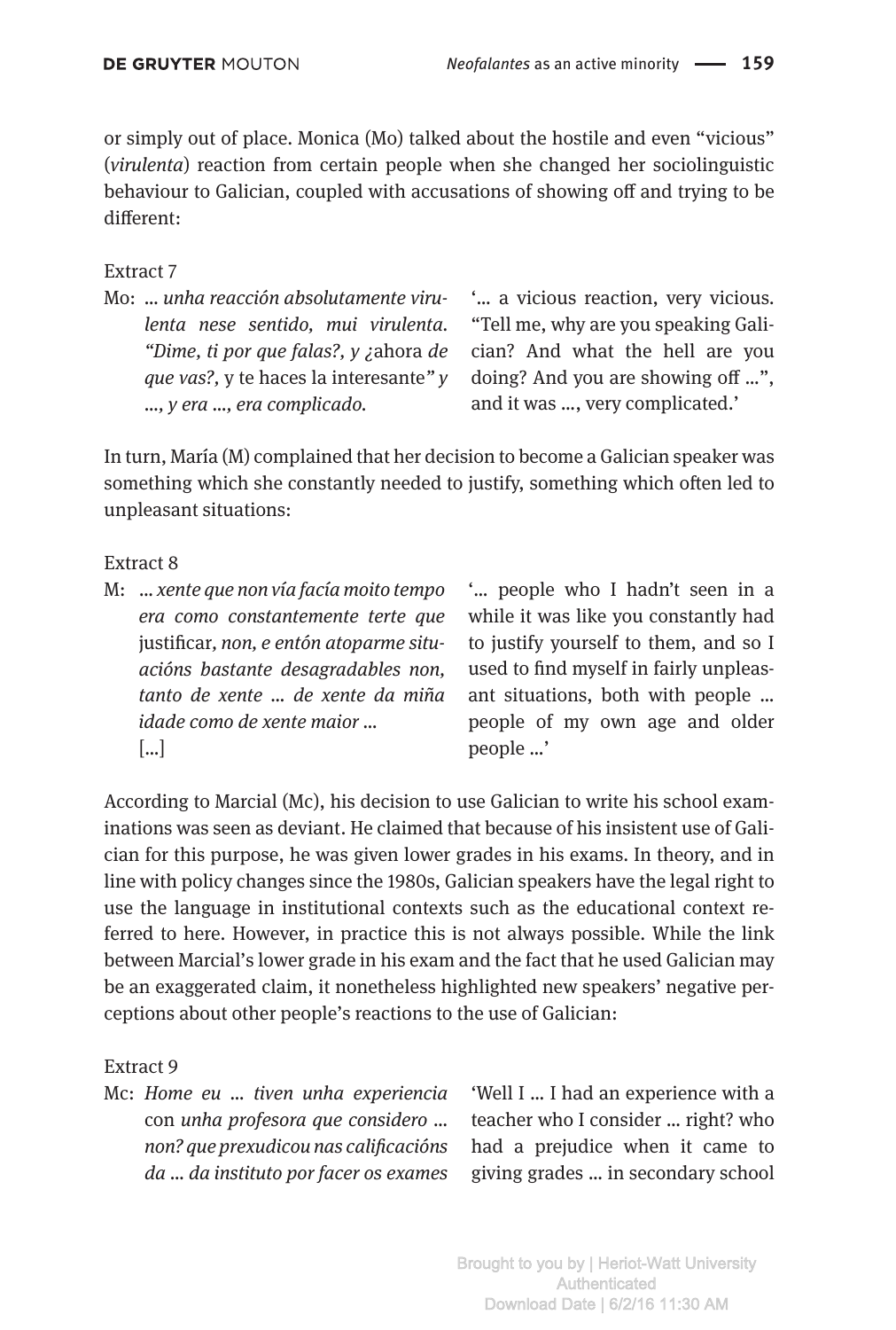*en galego, por falarlle en galego, é dicir non o podo demostrar hoxe en día, non, vale a profesora non era galega porque era de Zamora ou por aí,* y *é dicir, e xente coas* mismas *calificacións que a min púsolle unha nota, xente con …, e a min pois púxome outra* entonces *considero que puido ser por iso.*

for doing exams in Galician, for speaking in Galician, I mean I can't prove it now, right? Ok the teacher was not Galician because she was from Zamora or around there, and I mean, they had the same grades as me and she gave them one grade people with …, and she gave me another so I think it could be because of that.

Despite these situations, new speakers continued to be committed to using Galician and invested time and energy in the process. As Alberto (A) pointed out, ideological commitment such as that described by these new speakers explains why someone would decide and commit to becoming a Galician speaker, given the difficulties that he and others in the group said this involved. Rather than opening doors, he described speaking Galician as creating insurmountable barriers. In practical terms, life was thus seen to be inherently easier in Spanish, with less conflict and less friction:

Extract 10

A: *De todos modos penso que si que ten un grado de conciencia, igual non político pero si un pouco ideolóxico porque por pragmatismo non che leva a falar galego, é dicir, o único, dende un punto de vista meramente pragmático o galego o que che levanta é barreiras, é dicir unha persoa que non teña ningún tipo de conciencia di "mellor cantas menos linguas mellor, temos menos que aprender, menos polo que cuidarme, menos polo que atoparme xente* con *a que igual teño roces" Estupendo! eu por falar, por falar castelán ninguén …,* bueno *igual si, pero moita menos xente vaime criticar, pero por falar galego hai xente que vaime dicir: "¡*ay yo no te

'At any rate I think that if someone has a degree of awareness, not necessarily political but sort of ideological because for pragmatic reasons you are not going to speak Galician, what I mean is that, the only thing, from a merely pragmatic point of view all Galician does is create barriers what I mean is that a person who is not [linguistically] aware will say "perhaps the less languages the better, we have less to learn, less to look out for, less chance of running into people with whom I may have a run in". Great! I am going to speak, speaking Castilian nobody …, well perhaps yes, fewer people are going to criticize me, but if I speak Galician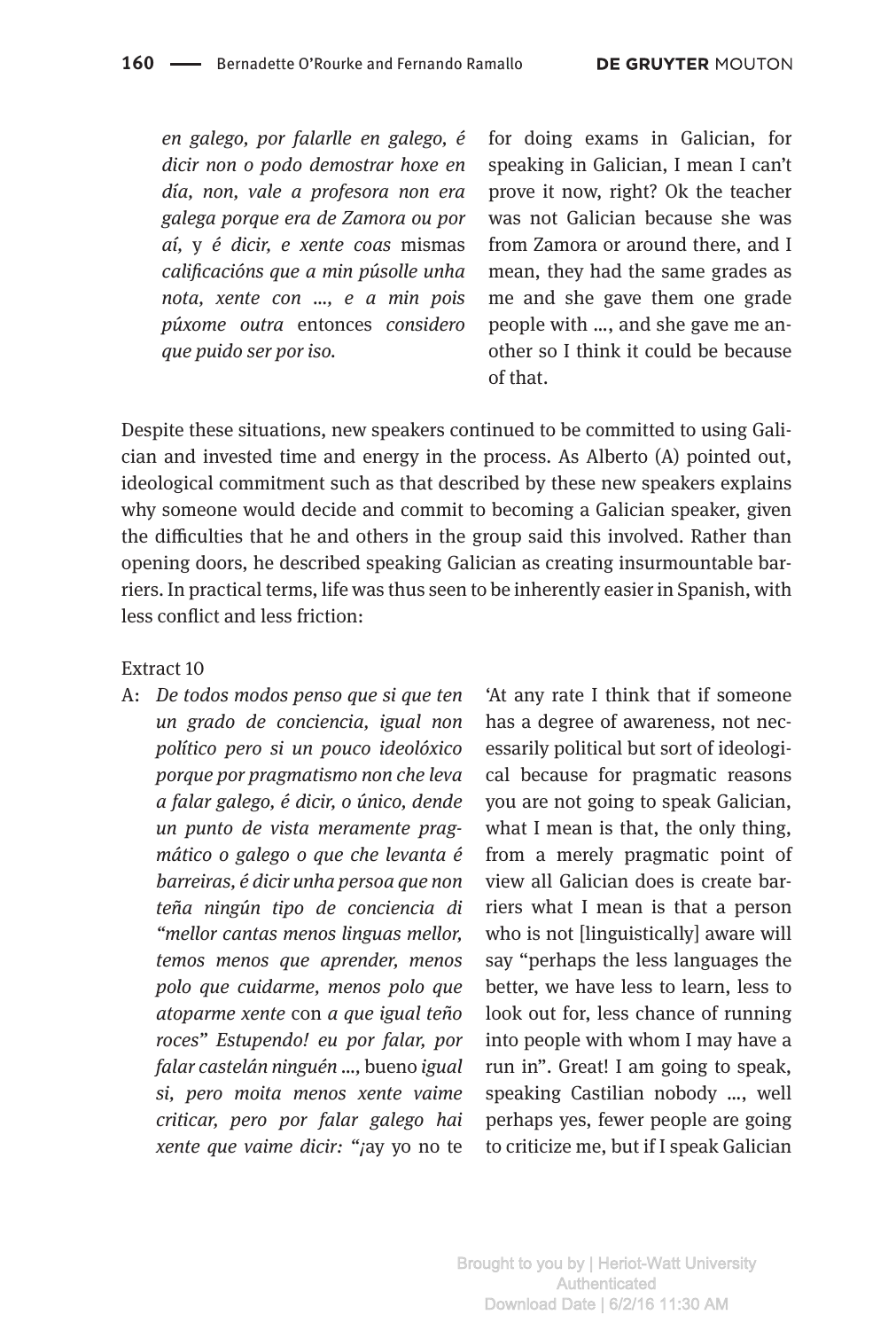entiendo, háblame castellano!*", non sei que …*

there are people who will say to me – "Ah, I don't understand, speak to me in Castilian!", or I don't know what …'

The behavioural styles of investment and consistency identified in Moscovici's classification of active minorities frequently emerged in discussions with *neofalantes*. Investment, for example, can be seen very clearly in the way new speakers talked about their new linguistic practices and the effort they claimed to have made in order to change their linguistic behaviour. This involved a process of conscious decision-making and constant sacrifice which was required to endure what they perceived as a stigmatization of their linguistic behaviour. Despite this stigmatization, they nonetheless reported consistency in their linguistic behaviour, refusing to fold to perceived pressures from the majority and therefore prompting them to continue to use Galician despite the odds.

In Extract 11, Marcial, for example pointed to the difficulties involved in becoming a Galician speaker, emphasising the investment of time that was required in mastering the language. He also talked about being made fun of for his more hybridized way of speaking, where it was labelled as *castrapo* (literally the 'rag of Castilian'). *Castrapo* is a pejorative term used to describe both Galician and Spanish speakers who try and are seen to fail to speak either language "correctly". Despite these difficulties, Marcial nonetheless reported consistency in his behaviour and showed clear determination to continue speaking Galician. The position of sacrifice was, as we see in Extract 8 above, reinforced in Marcial's (Mc) claim that he was discriminated against for taking his exams in Galician, something which in theory is permitted in line with Galicia's bilingual policies but which in practice can sometimes be seen as deviant behaviour. He insisted that he had to endure being made fun of in class for using Galician. All of this made the transition to becoming a Galician speaker "somewhat difficult" (*algo duro*). Yet, despite these criticisms, there was consistency in his behaviour and he remained committed to using Galician:

### Extract 11

Mc: *A min* personalmente *cústome muito, muita xente se riou de min nese momento, por falar galego e dicían … "ti falas castrapo", bueno pssss …, falo castrapo e seguireino falando* y *son neofalante hoxe en día polos motivos que sexan, non?, xa sexan políticos de* 

'For me it was very difficult, a lot of people laughed at me for speaking Galician and they would say … "you are speaking *castrapo*", well pahhh …, I speak *castrapo* and I still speak it and I am a new speaker today for whatever reason, right? be they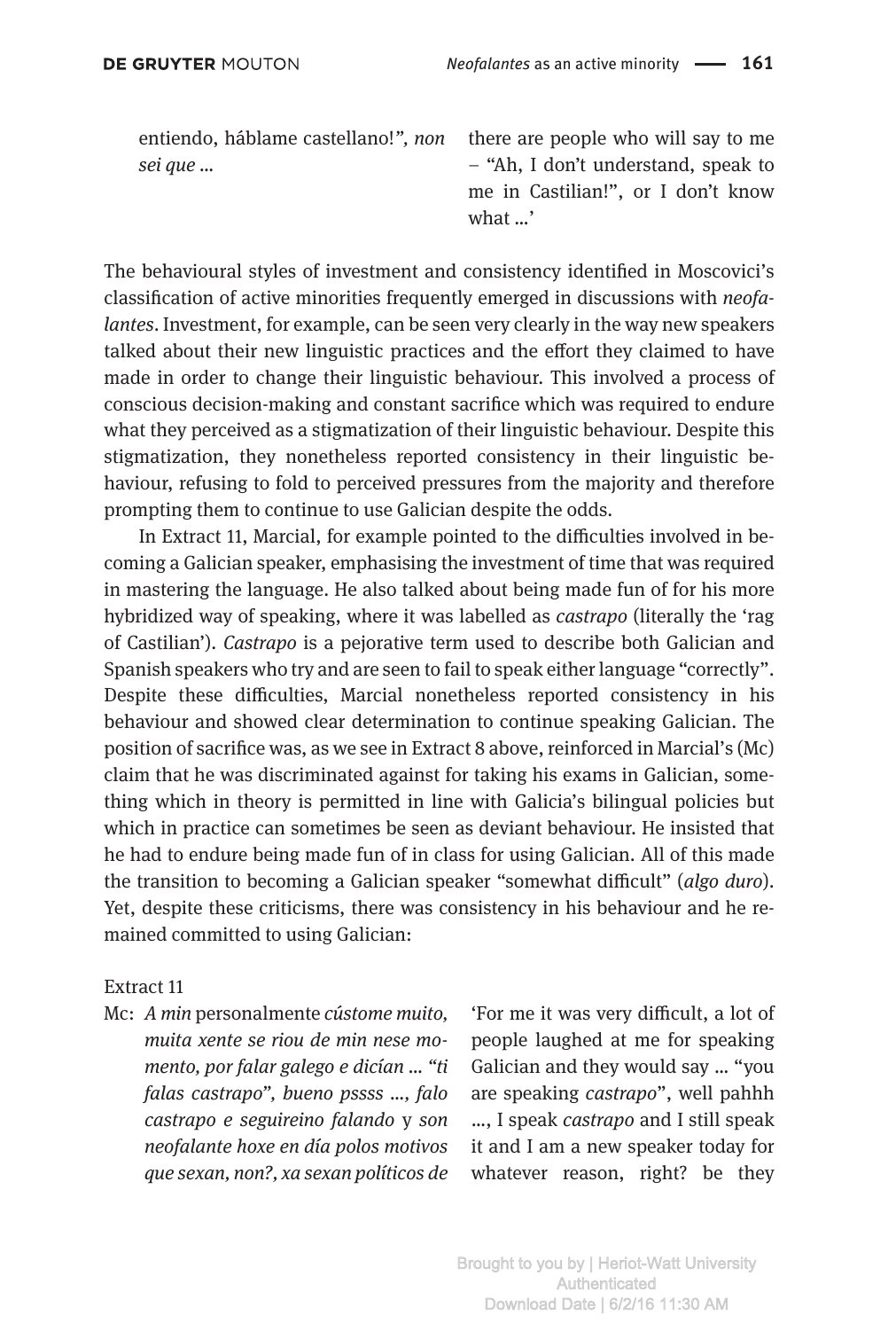*…, non sei o porque simplemente me dá a gana … iso, aguantei moita burla … a xente pois sorprendeuse un pouco …* y *facían burla como dicindo falas castrapo* y *… ti dis,* bueno *pero falarei castrapo pero non sei, ti tampouco falas ben castelán (risas) e non sei. Foi algo duro ao principio.*

linked to the politics of …, I don't know or simply because I feel like it … I put up with mockery … people surprised me a bit … and they made fun of me as if to say you speak *castrapo* (laughs) and I don't know. It was difficult at the beginning.'

María (M) talked about the difficulties involved in making the transition from being a Spanish to a Galician speaker but the sacrifice and investment in these efforts were rewarded by her present state of satisfaction which she now claimed to enjoy through her Galician-speaking practices. She said, "I have never felt better" (*Eu nunca me sentín mellor*):

Extract 12

M: *… Ao principio é duro porque algunhas veces si que cambiar de lingua con xente coa que estás … que tes un sentimento, quero dicir, un …,* bueno *non me sale emmmm como un lazo* muy *forte sentimental como pode ser unha nai, por exemplo, é duro e algunhas veces pois pero … Pero tamén máis duro é saber que podes pasar iso nunhas semanas nun mes e … . Eu nunca me sentín mellor, por exemplo.*

'… At the beginning it was difficult because sometimes with those with whom you have a close relationship, I mean, a …, I don't know like a strong sentimental link that you might have with a mother, for example, it is difficult and sometimes well but … But what is more difficult is knowing that you can get over that in a few weeks in a month and … I never felt better, for example.'

### **6 Concluding comments**

The new speaker category is one which until recently has not been given any great deal of attention in the Galician sociolinguistic literature. Analyses of the Galician sociolinguistic context have instead tended to focus on models of intergenerational transmission basing the sometimes pessimistic predictions of linguistic vitality of the language on a decline in its intergenerational transmission in the home and in the reproduction of Galician native speakers. This perspective ignores the potential presented by new profiles of speakers, such as *neofalantes*  of Galician.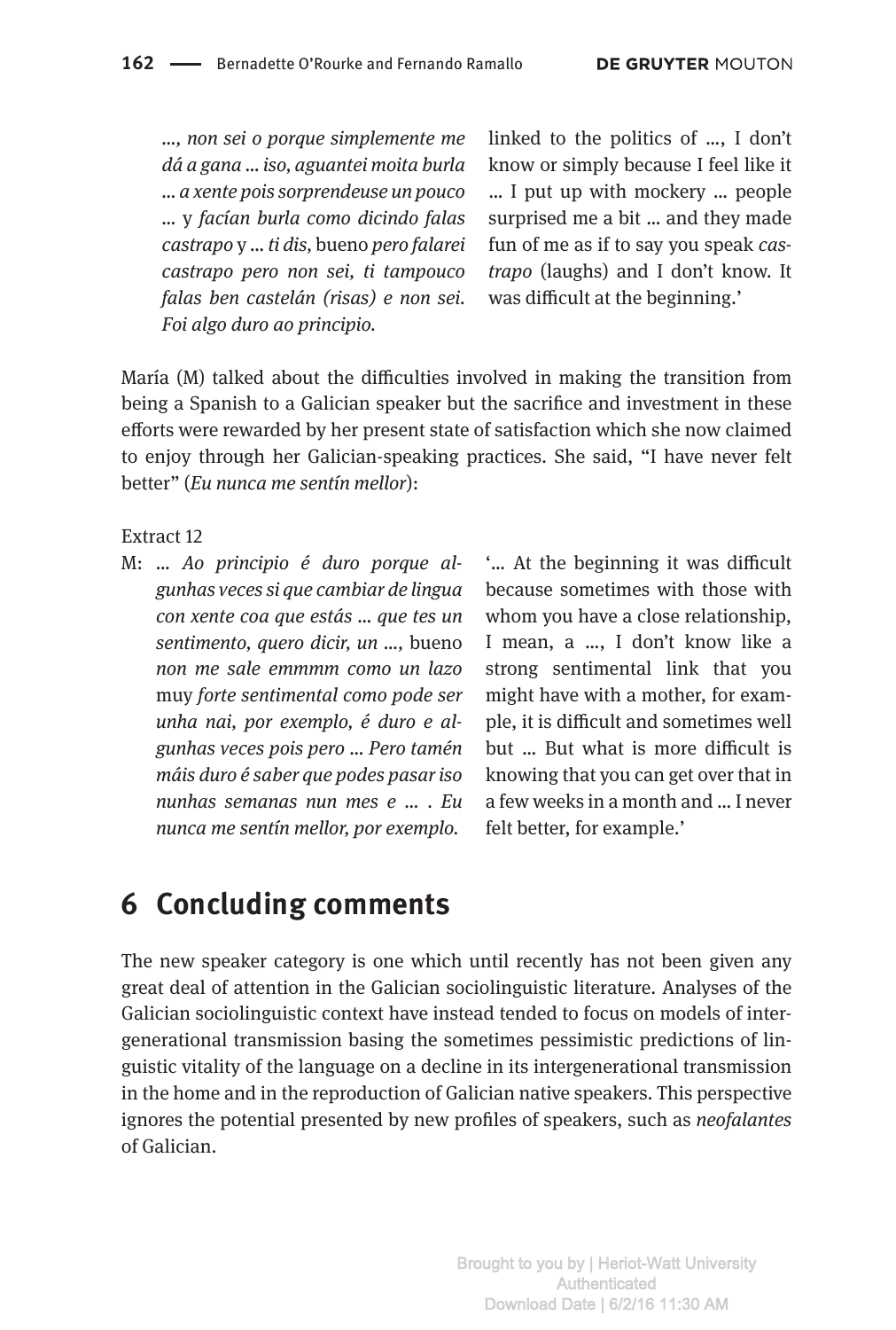As a result of language policy changes in Galicia since the 1980s, the symbolic and economic value of Galician on the linguistic market was enhanced, although not significantly enough to change the rules of social mobility. Meanwhile, Spanish has continued to be the language of prestige. Despite this, *neofalantes* opt for linguistic change and engage in the process of majority language displacement. Here we have argued that this displacement can at least in part be explained by a shift in focus away from functionalist models of language contact and shift and towards an understanding of these processes from a language conflict perspective, thus allowing us to explain the practices of *neofalantes* as not simply deviations from the sociolinguistic "status quo" but as reactions to it and as proponents of social change.

Through their linguistic behaviour, we argue, *neofalantes* can be seen to contribute to the transformation of the existing sociolinguistic order. In doing so they are challenging a socially structured and potentially structuring hierarchical model in which Spanish continues to maintain, in Bourdieunian terms (1991), its "legitimate" status and remains a key source of symbolic capital on the Galician linguistic market. *Neofalantes* can, it could be argued, be seen to shed themselves of their linguistic *habitus* (Bourdieu 1991), that is, the Spanish-speaking habits which they learned through childhood and beyond and which conform to the social norms of language use in the urban, middle-class contexts in which such profiles of speakers tend to be found. In doing so they are breaking with structures which as part of their *habitus* are essentially inscribed in their bodies and which up until a certain point in their lives had prompted the automatic use of Spanish. It is this questioning of this automatism and the denaturalizing of their existing linguistic practices which prompts them to adopt Galician-speaking practices. This denaturalization and disembodiment of such practices unsettles what is seen and accepted as most "natural" and "normal". As we have shown in our data, this makes the transition to becoming a *neofalante* more difficult.

However, we would contend that it is their behavioural styles and motivations for change as an *active minority* that prompts them to maintain their newly adopted Galician language practices. They show both *investment* and *consistency*  in their behavioural styles, reflecting behavioural styles identified in Moscovici's classification of active minorities more generally. New speakers display investment in the way they talked about their new linguistic practices and the effort they claimed to have made to bring about changes in their linguistic behaviour. This in turn involved a certain degree of sacrifice to endure what they perceived as a stigmatization of their new linguistic practices. Despite this stigmatization, they nonetheless displayed consistency, refusing to give in to perceived pressure from the majority. These new speakers seemed to be driven by an awareness of Galicia's sociolinguistic reality and showed a strong sense of responsibility in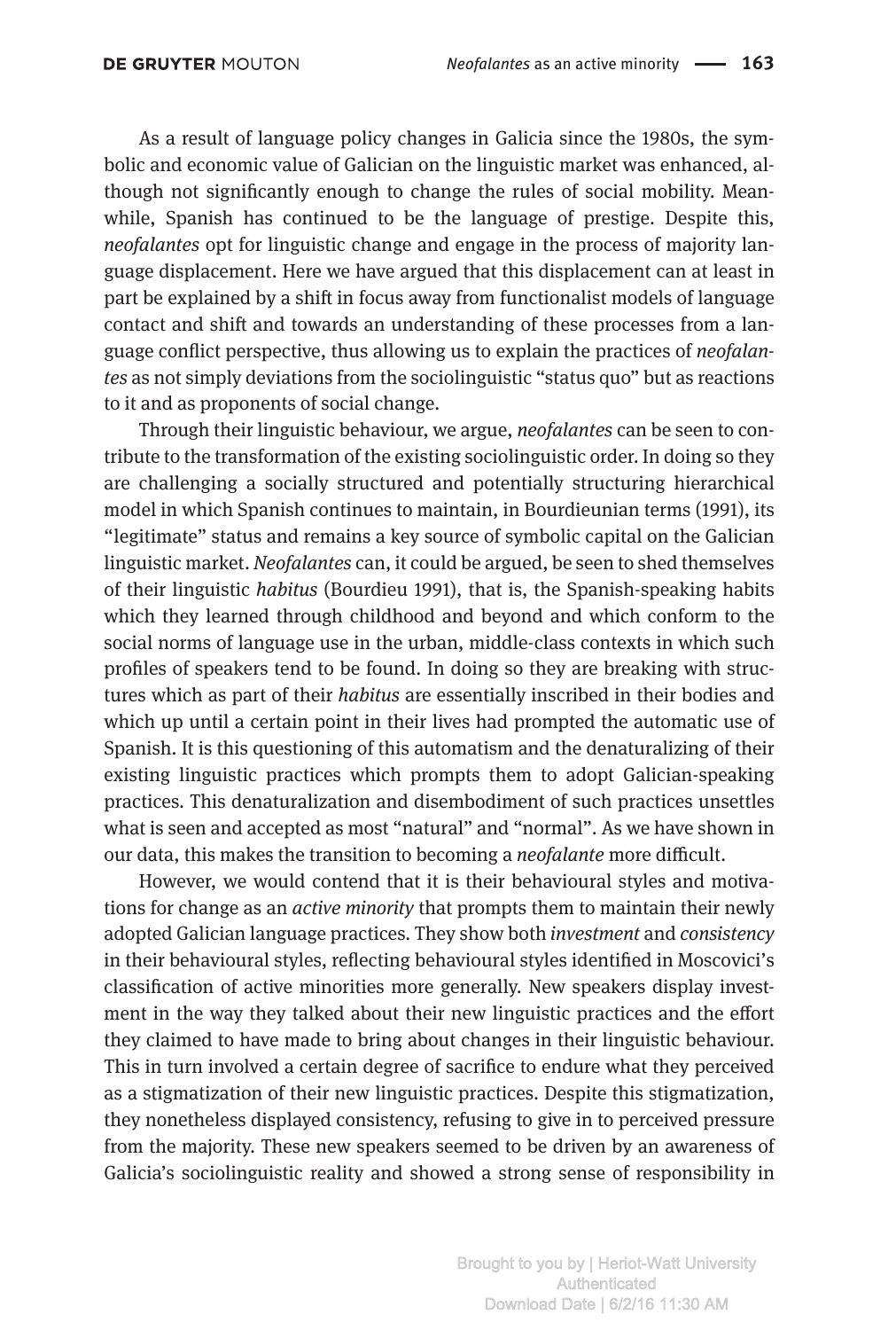securing the future survival of the language, as well as a clear commitment to what they see as a situation of social and political injustice. Their discourse is thus in many ways reminiscent of other active minorities such as environmentalists and feminist movements in their construction of *neofalantismo* or a "newspeakerist" type movement of their own.

**Acknowledgements:** This article was written during Bernadette O'Rourke's research leave as part of an Arts and Humanities Research Council (UK) Fellowship for the project "New Speakers of Minority Languages and their role in Linguistic Revitalization" [Grant number AH/J00345X/1]. The article also benefitted from feedback from members of the NEOPHON project ("*Nuevos hablantes, nuevas identidades*") funded by the Spanish *Ministerio de Ciencia e Innovación* within the *Plan Nacional de I+D+i 2008–2011* for the project Ref. FFI2011-24781 and participation in the EU COST Action IS1306 "New Speakers in a Multilingual Europe: Opportunities and Challenges". An earlier version of this paper was aired at the First International Symposium on New Speakers of Minority Languages funded by the Royal Society of Edinburgh Royal.

### **References**

Aikhenvald, Alexandra Y. 2012. Language contact in language obsolescence. In Claudine Chamoreau & Isabelle Léglise (eds.), *Dynamics of contact-induced language change*, 77–109. Berlin & New York: Walter de Gruyter.

- Aracil, Lluís V. 1965. *Conflit linguistique et normalisation linguistique dans l'Europe nouvelle*. Nancy: Centre Universitaire Européen.
- Asch, Solomon E. 1952. *Social psychology*. Englewood Cliffs, NJ: Prentice Hall.
- Bourdieu, Pierre. 1991. *Language and symbolic power*. Cambridge: Polity Press.
- Bouzada-Fernández, Xan M. 2003. Change of values and the future of the Galician language. *Estudios de Sociolingüística* 3(2)/4(1). 321–341.
- Edley, Nigel & Lia Litosseliti. 2010. Contemplating interviews and focus groups. In Lia Litosseliti (ed.), *Research methods in linguistics*, 155–177. London: Continuum.
- Festinger, Leon. 1957. *A theory of cognitive dissonance*. Stanford: Stanford University Press.
- Gardy, Phillipe & Robert Lafont. 1981. La diglossie comme conflit; l'exemple occitain. *Langages* 61. 75–92.
- González González, Manuel (ed.). 2003. *O galego segundo a mocidade*. A Coruña: Real Academia Galega.
- González González, Manuel (ed.). 2011. *Mapa Sociolingüístico de Galicia 2004. Vol. III: Actitudes Lingüísticas en Galicia*. A Coruña: Real Academia Galega.
- Hornberger, Nancy H. 2008. Introduction. In Nancy H. Hornberger (ed.), *Can schools save indigenous languages? Policy and practice on four continents*, 1–12. Basingstoke: Palgrave Macmillan.